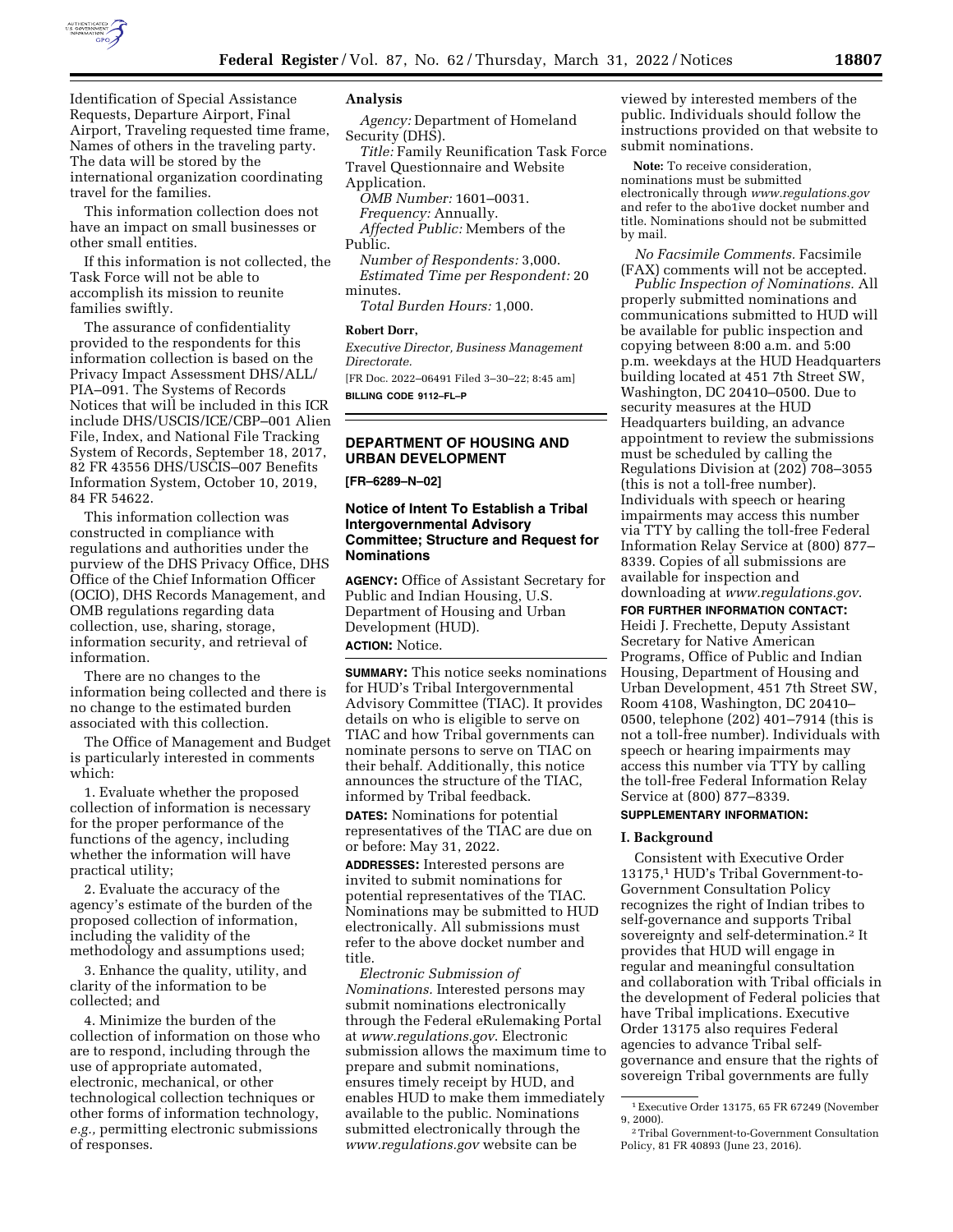respected by conducting open and candid consultations.

In 2016, in furtherance of Executive Order 13175, HUD proposed the establishment of a TIAC. On June 23, 2016, HUD published a **Federal Register**  Notice seeking comments on the structure of the proposed TIAC.3 On December 21, 2016, HUD published a second **Federal Register** Notice announcing the establishment of the TIAC and requesting nominations from duly elected or appointed Tribal leaders to serve on the TIAC.4 HUD received nominations from various Tribes but did not receive an adequate number of nominations to fully constitute the TIAC. Accordingly, HUD did not complete the establishment of the TIAC at that time.

On January 26, 2021, President Biden issued a Presidential Memorandum on Tribal Consultation and Strengthening Nation-to-Nation Relationships.5 The memorandum directed all Federal agencies to take actions to strengthen their Tribal consultation policies and practices and to further the purposes of Executive Order 13175.

To further enhance consultation and collaboration with Tribal governments, HUD is once again proposing to establish the TIAC. Several Federal agencies have established similar Tribal advisory committees. These advisory committees convene periodically during the year to exchange information with agency staff, notify Tribal leaders of activities or policies that could affect Tribes, and provide guidance on consultation. HUD has determined that a similar advisory committee would provide critical support to the Department as it formulates policies having a direct impact on Tribes/ Tribally Designated Housing Entities (TDHEs). The formation of the TIAC would also assist the Department in carrying out its responsibilities under the Presidential Memorandum on Tribal Consultation and Strengthening Nationto-Nation Relationships.

On November 15, 2021, HUD published a notice in the **Federal Register** soliciting Tribal feedback on a proposed TIAC. HUD proposed how the TIAC would be structured and how it would function. HUD received written comments from 12 different commenters

submitted via *regulations.gov*. The commenters included Tribes, Tribal leaders, Tribal housing employees, Tribal housing authorities, regional housing authorities, and Tribal individuals, and represented many different perspectives. Overall, commenters were supportive of establishing the TIAC. Commenters submitted feedback with respect to many topics, including:

• Number of Tribal representatives on the committee;

• Eligibility criteria for Tribal representatives;

• Ensuring that the TIAC does not supplant negotiated rulemaking committees in the future or negatively impact other Tribal consultation practices;

• Length of a representative's tenure;

• Experience with housing;

• What source of funding would be used to support TIAC.

HUD reviewed all comments and took them into consideration when establishing the structure of the TIAC. HUD thanks all commenters for their thoughtful feedback.

This notice announces the structure of the TIAC (informed by Tribal feedback) and solicits nominations for Tribal representatives of the committee.

## **II. Nominations for TIAC Representation**

HUD is requesting nominations for Tribal representatives to serve on the TIAC. Nominations are due on or before: May 31, 2022. If you are interested in serving as a representative of the Committee or in nominating another person to serve as a representative of the Committee, you may submit a nomination to HUD in accordance with the Electronic Submission of Nominations section of this notice. Your nomination for representation on the Committee must include:

1. The name of the nominee, a description of the interests the nominee would represent, and a description of the nominee's experience and interest in American Indian and Alaska Native housing and community development matters;

2. Evidence that the nominee is a duly elected or appointed Tribal leader and is authorized to represent a federally recognized tribal government or Alaska Native Corporation;

3. A written commitment from the nominee that she or he will actively engage and participate in the Committee meetings; and

4. A written preference for serving either a two- or a three-year term on the TIAC. HUD will appoint the representatives of the TIAC from the

pool of nominees submitted in response to this notice. HUD will announce the final selections for TIAC representatives in a subsequent **Federal Register** notice. Representatives will be selected based on proven experience and interest in American Indian and Alaska Native (AIAN) housing and community development matters and whether the interest of the proposed representative could be represented adequately by other representatives. In addition to the criteria above, at-large representatives will be selected based on their ability to represent specific interests that might not be represented by the selected regional representatives.

Generally, only elected officers of a tribal government acting in their official capacities with authority to act on behalf of the tribal government may serve as TIAC representatives or alternates of the TIAC.

Tribal employees are also eligible to serve if appointed by a duly elected tribal leader of a federally recognized tribe and are authorized to officially act on the Tribal government's behalf.

Elected officials representing Alaska Native Corporations, or designated employees, may also serve on TIAC at HUD's discretion provided they demonstrate that they meet the criteria specified in the statutory exemption to the Federal Advisory Committee Act (FACA) found in the Unfunded Mandates Reform Act (UMRA) at 2 U.S.C. 1534(b).

Because the TIAC will operate under the Tribal government statutory exemption to the Federal Advisory Committee Act (FACA) found in the Unfunded Mandates Reform Act (UMRA) at 2 U.S.C. 1534(b), HUD will not consider nominees solely representing Tribally Designated Housing Entities, state recognized Tribes, or national or regional organizations. However, HUD will consider nominations from associations that represent elected officials of Tribes who have been designated by an elected Tribal leader to participate in TIAC.

#### **III. Structure of the TIAC**

### *A. Purpose and Role of the TIAC*

The purposes of the TIAC are: (1) To further facilitate

intergovernmental communication between HUD and Tribal leaders of federally recognized Tribes on all HUD programs;

(2) To make recommendations to HUD regarding current program regulations that may require revision, as well as suggest rulemaking methods to develop such changes. The TIAC will not, however, negotiate any changes to

<sup>3</sup>Notice of Proposal to Establish a Tribal Intergovernmental Advisory Committee; Request for Comments on Committee Structure, 81 FR 40899 (June 23, 2016).

<sup>4</sup>Establishment of Tribal Intergovernmental Advisory Committee; Request for Nominations for Tribal Intergovernmental Membership, 81 FR 93700 (December 21, 2016).

<sup>5</sup>The memorandum was published in the **Federal Register** on January 29, 2021 (86 FR 7491).